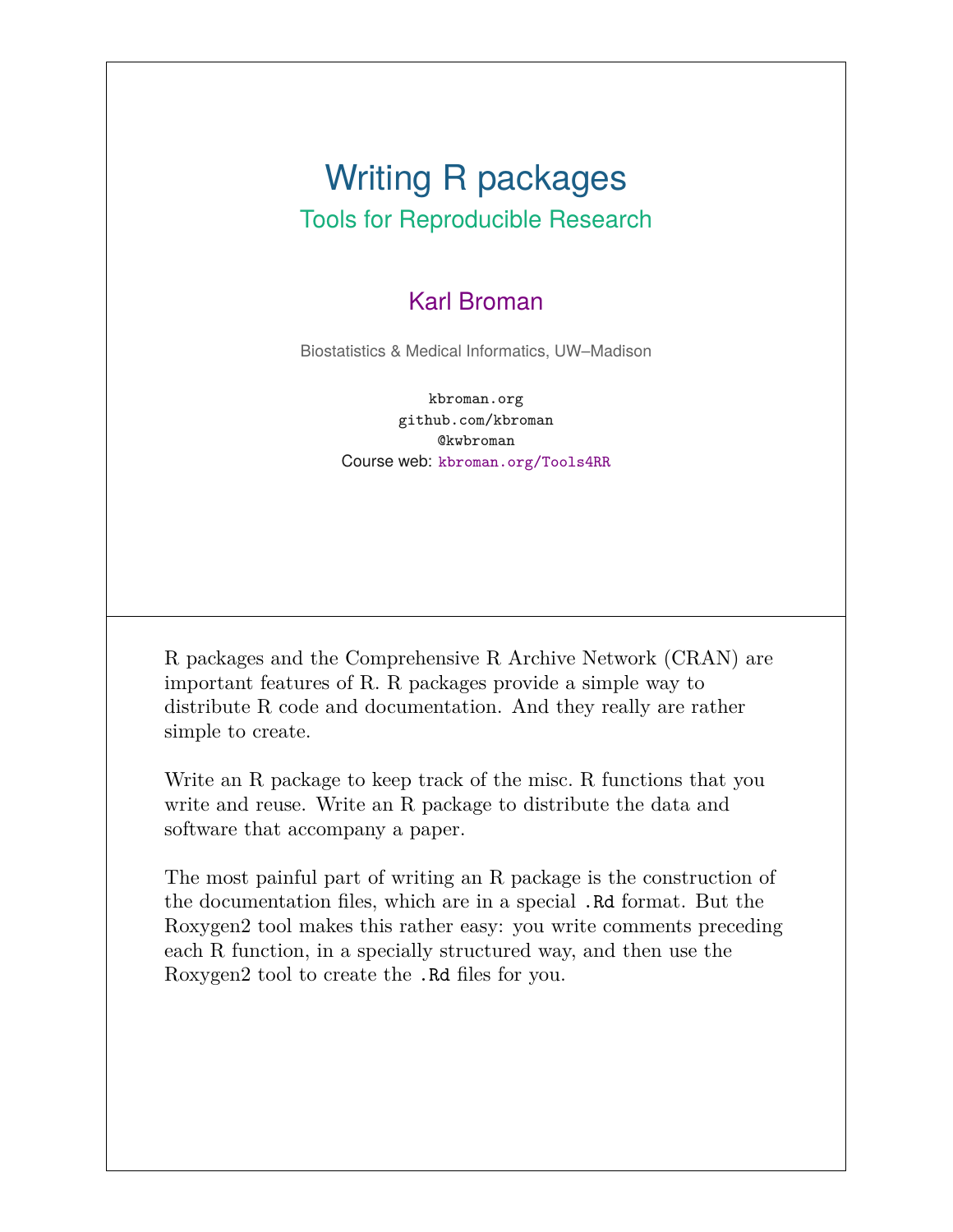# Why write an R package?

- $\triangleright$  To distribute R code and documentation
- $\triangleright$  To keep track of the misc. R functions you write and reuse
- ▶ To distribute data and software accompanying a paper.

R packages can be big and important.

But that shouldn't scare you off. Assembling a few R functions within a package will make it vastly easier for you to use them regularly. You don't even need to distribute the package.

And really, the R package system is an incredibly important feature of R. Packages on CRAN are basically guaranteed to be installable, as they are regularly built, installed, and tested on multiple systems.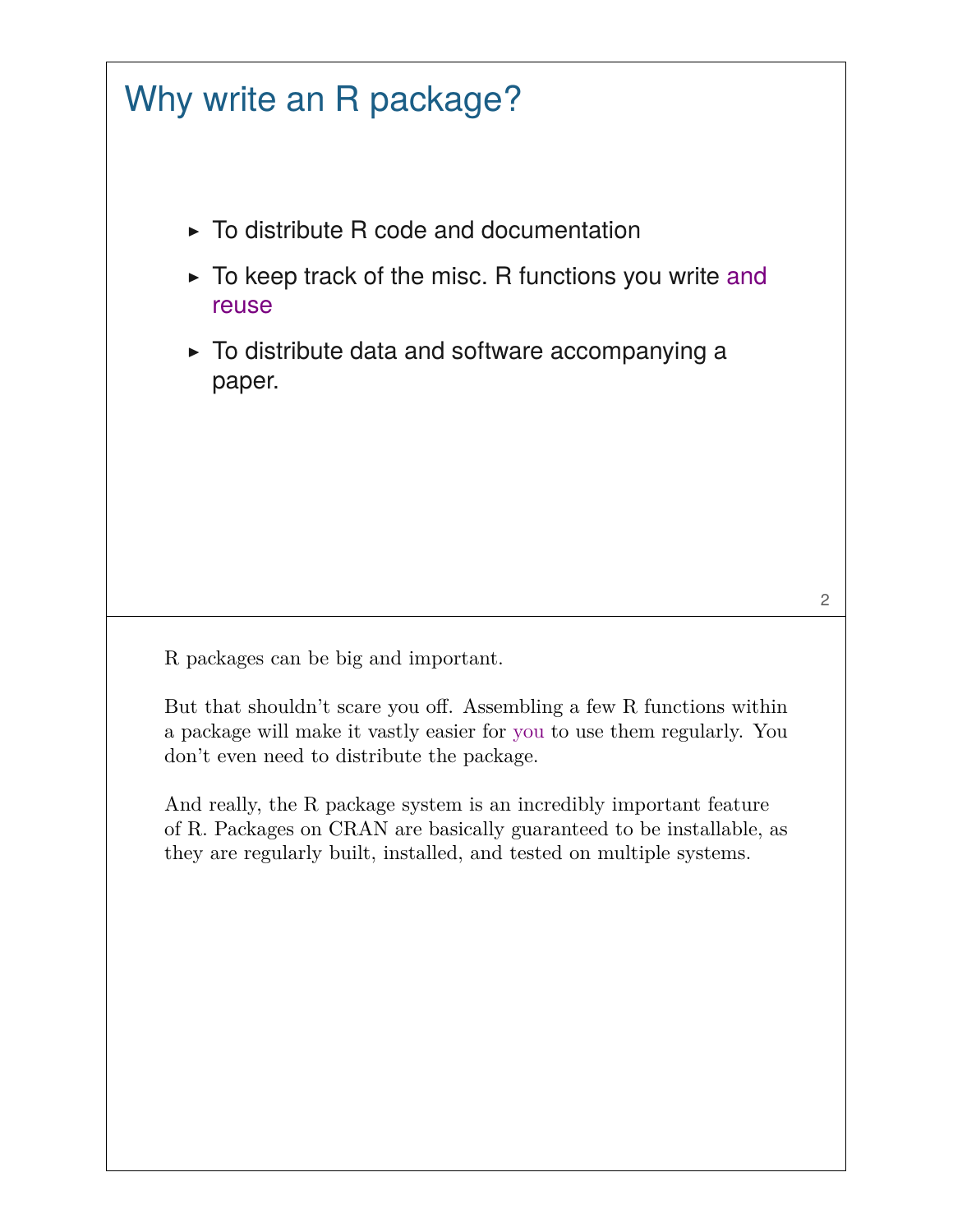| Writing R Extensions                               | Version 3.0.3 (2014-03-06)                                               |  |
|----------------------------------------------------|--------------------------------------------------------------------------|--|
|                                                    |                                                                          |  |
|                                                    |                                                                          |  |
|                                                    |                                                                          |  |
|                                                    |                                                                          |  |
|                                                    |                                                                          |  |
|                                                    |                                                                          |  |
|                                                    |                                                                          |  |
| R Core Team                                        |                                                                          |  |
|                                                    |                                                                          |  |
|                                                    |                                                                          |  |
|                                                    | The Writing R Extensions manual is the key source for the                |  |
| to get a package on CRAN, you should read it. $\,$ | specifications of R packages. It's rough going in parts, but if you want |  |
|                                                    |                                                                          |  |
|                                                    |                                                                          |  |
|                                                    |                                                                          |  |
|                                                    |                                                                          |  |
|                                                    |                                                                          |  |
|                                                    |                                                                          |  |
|                                                    |                                                                          |  |
|                                                    |                                                                          |  |
|                                                    |                                                                          |  |
|                                                    |                                                                          |  |
|                                                    |                                                                          |  |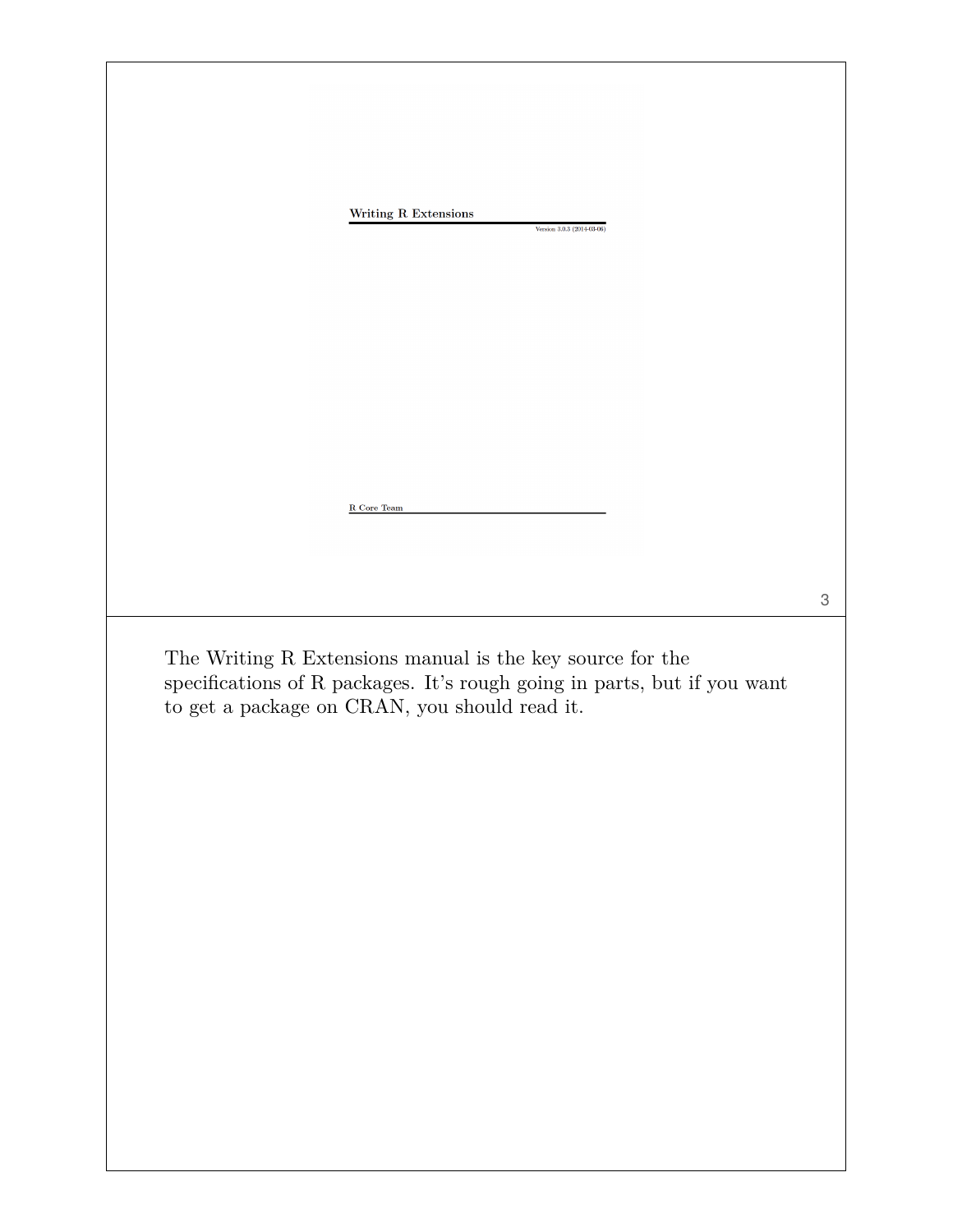

saved me the effort. Her package is a perfect little example to illustrate how to write a package.

It's also a great example of a small but really useful package. One small function could be widely useful; you just need to package it and tell people about it.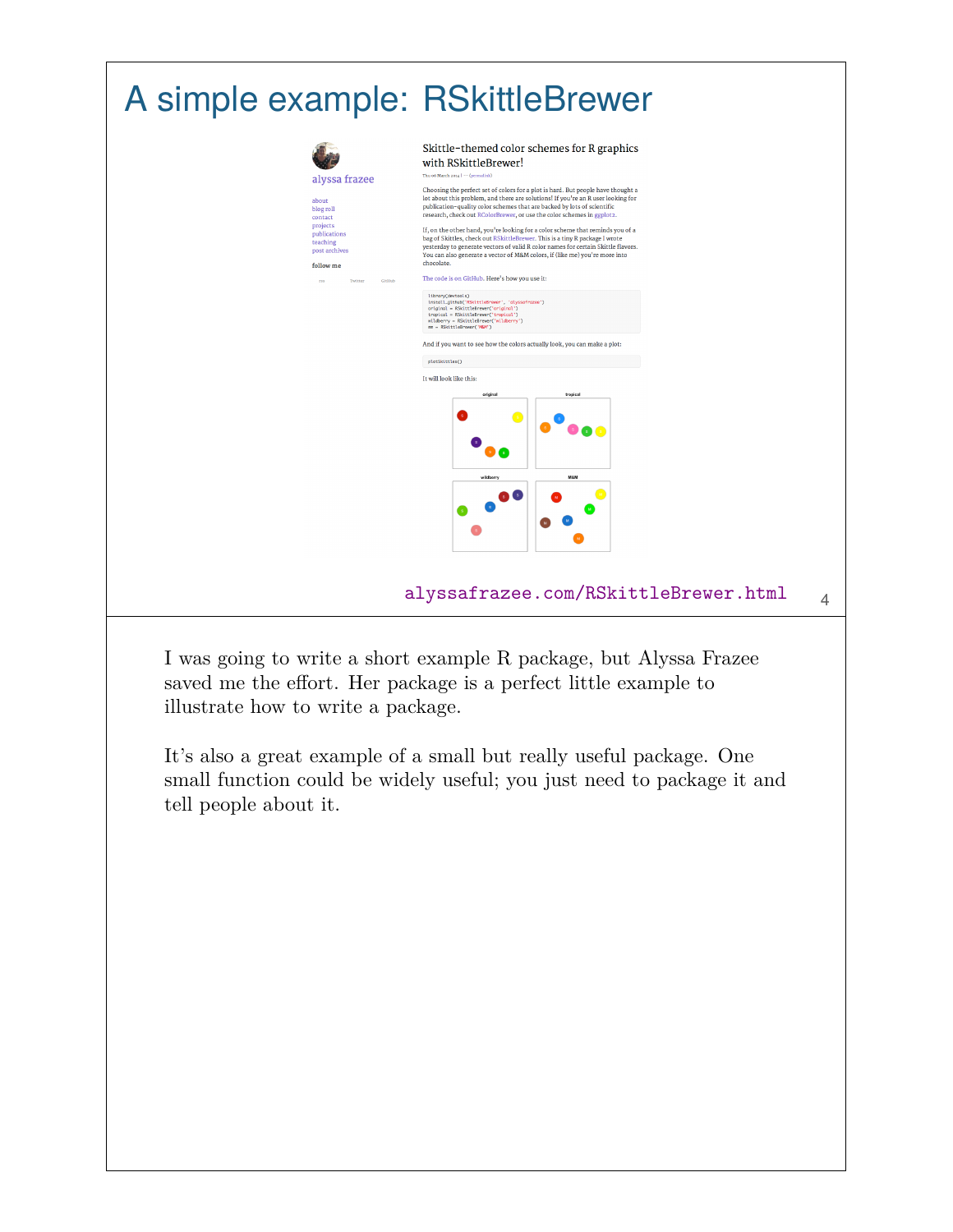### R package contents RSkittleBrewer/ DESCRIPTION NAMESPACE R/RSkittleBrewer.R R/plotSkittles.R R/plotSmarties.R man/RSkittleBrewer.Rd man/plotSkittles.Rd man/plotSmarties.Rd

In the simplest form, an R package is a directory containing: a DESCRIPTION file (describing the package), a NAMESPACE file (indicating which functions are available to users), an R/ directory containing R code in .R files, and a man/ directory containing documentation in .Rd files.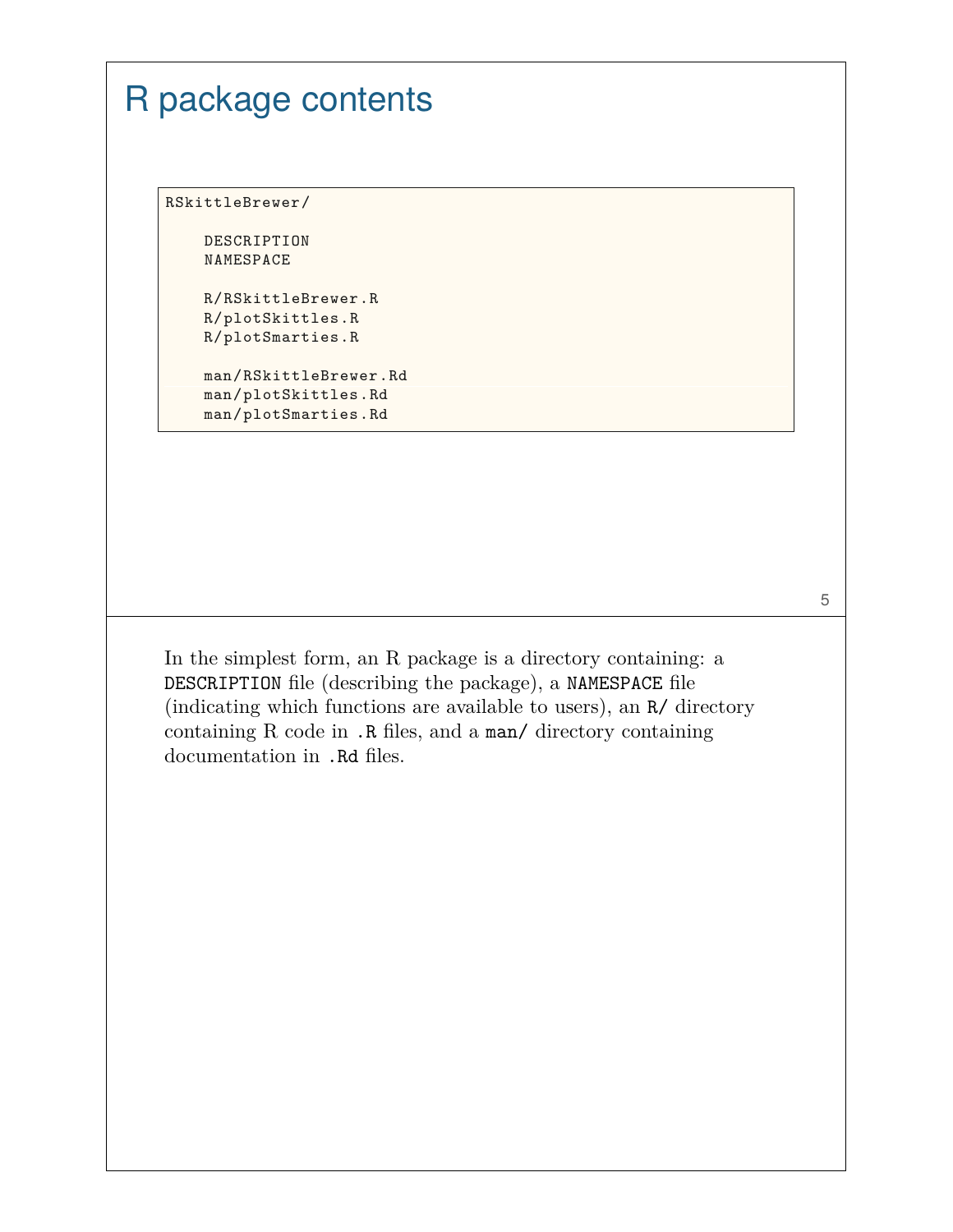#### DESCRIPTION file

Package: RSkittleBrewer Version: 1.1 Author: Alyssa Frazee Maintainer: Alyssa Frazee <afrazee@jhsph.edu> License: MIT + file LICENSE Title: fun with R colors Description: **for** those **times** you want to make plots with... URL: https://github.com/alyssafrazee/RSkittleBrewer

The DESCRIPTION file is pretty self-explanatory. It just contains basic information about the package and its author.

6

The simplest way to create this sort of file is to copy and edit one from some other package.

The only part that might be unclear is the License field. You need to choose a license. We'll talk about this on the very last day of the course.

For now, I'd suggest choosing between the GPL-3 (the GNU Public License v3) and MIT licenses. GPL-3 has a "pass-through" provision: software that incorporates GPL-3 code must also be licensed as GPL-3. This is a good but restrictive thing. The MIT license is the most bare-bones license possible: it basically just says "Do what you want, but don't blame me."

An R package with the MIT license needs to also include a LICENSE file or R will complain; copy and edit the one from the RSkittleBrewer package.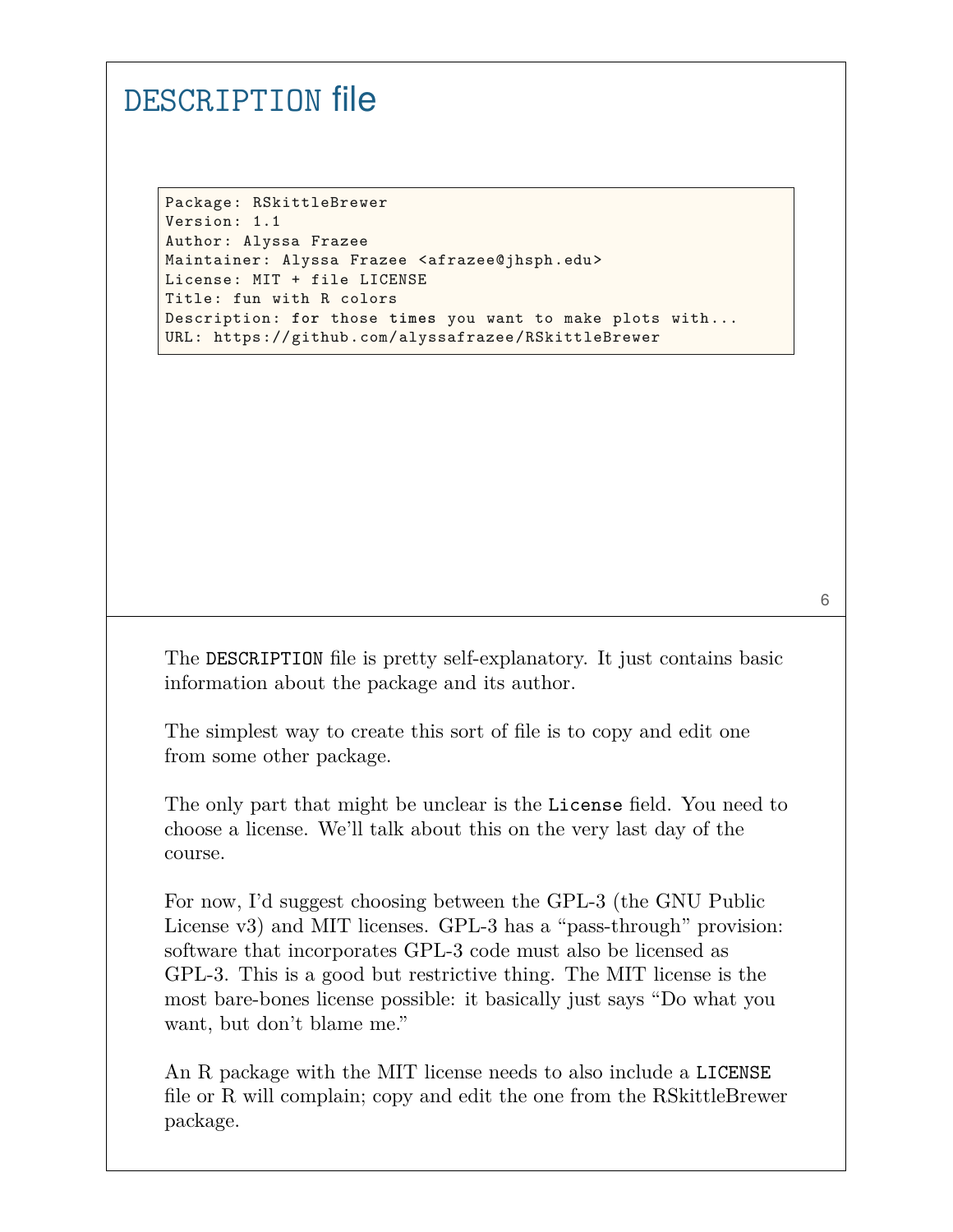| <b>NAMESPACE file</b>                                                                  |
|----------------------------------------------------------------------------------------|
|                                                                                        |
|                                                                                        |
| export (RSkittleBrewer)                                                                |
| export(plotSkittles)<br>export (plotSmarties)                                          |
|                                                                                        |
|                                                                                        |
|                                                                                        |
|                                                                                        |
|                                                                                        |
|                                                                                        |
|                                                                                        |
|                                                                                        |
|                                                                                        |
|                                                                                        |
|                                                                                        |
|                                                                                        |
| The NAMESPACE file is a bit technical: it tells R what functions that                  |
| will be accessible to users.                                                           |
|                                                                                        |
| The point of this is to keep different packages from stepping on each<br>others' toes. |
|                                                                                        |
|                                                                                        |
|                                                                                        |
|                                                                                        |
|                                                                                        |
|                                                                                        |
|                                                                                        |
|                                                                                        |
|                                                                                        |
|                                                                                        |
|                                                                                        |
|                                                                                        |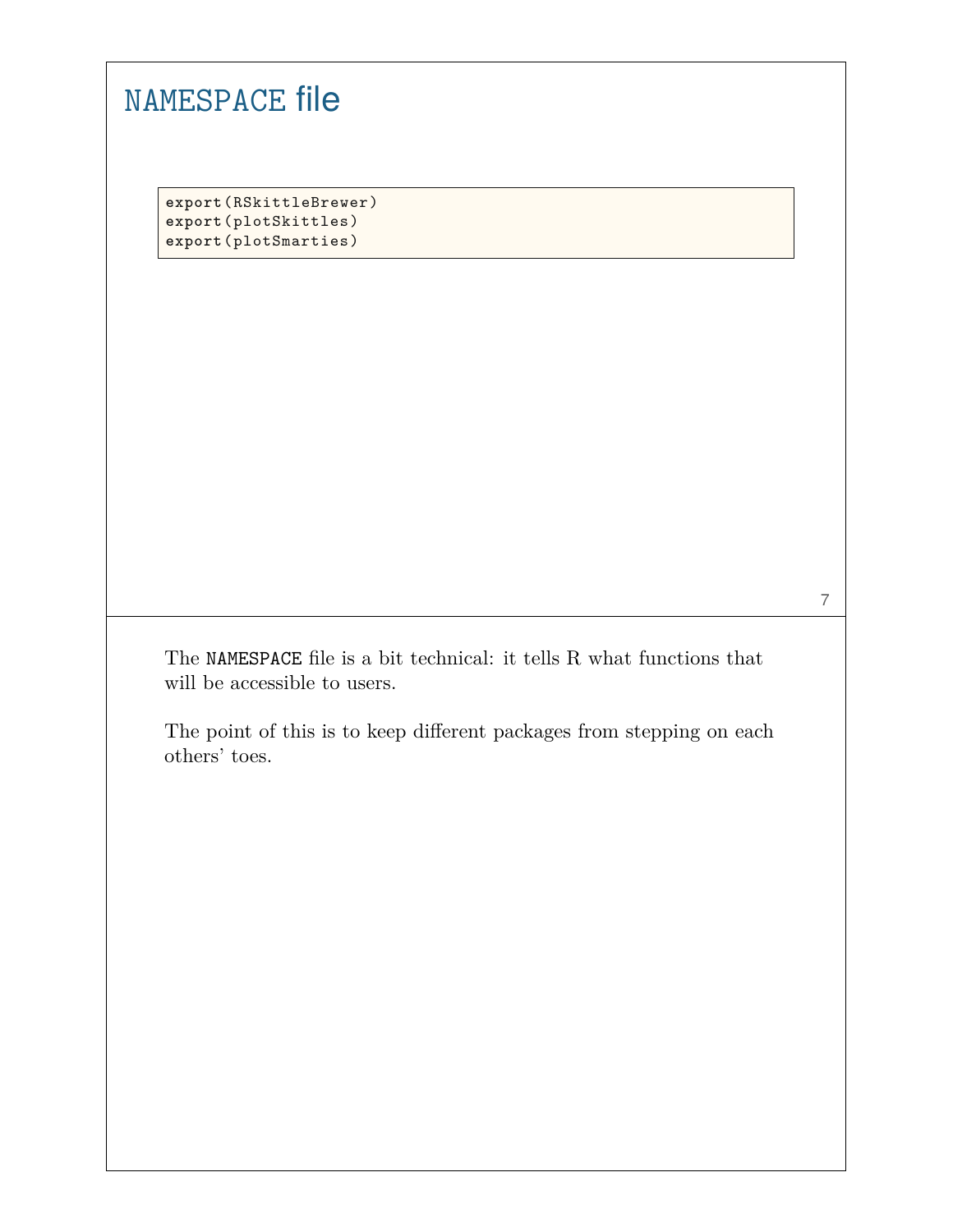#### An .Rd file

```
\name{RSkittleBrewer}
\alias{RSkittleBrewer}
\title{Candy-based color palettes}
\description{Vectors of colors corresponding to different
             candies.}
\usage{RSkittleBrewer(flavor = c("original", "tropical",
                      "wildberry", "M&M", "smarties"))
}
\arguments{
  \item{flavor}{Character string for candy-based color
  palette.}
}
\value{Vector of character strings representing the chosen
       set of colors.}
\examples{
plotSkittles()
plotSmarties()
}
\keyword{hplot}
\seealso{ \code{\link{plotSkittles}},
          \code{\link{plotSmarties}} }
```
8

The R documentation format is very LaTeX-like.

It describes what the function does, what its arguments are, and what output it produces.

You can further provide examples (which can also serve as tests) and links to related functions. The examples need to be fast ( $\ll 5$  sec), because they're run frequently. (CRAN checks every package every day on multiple systems.)

Writing these help files is tedious! That's where Roxygen2 comes in.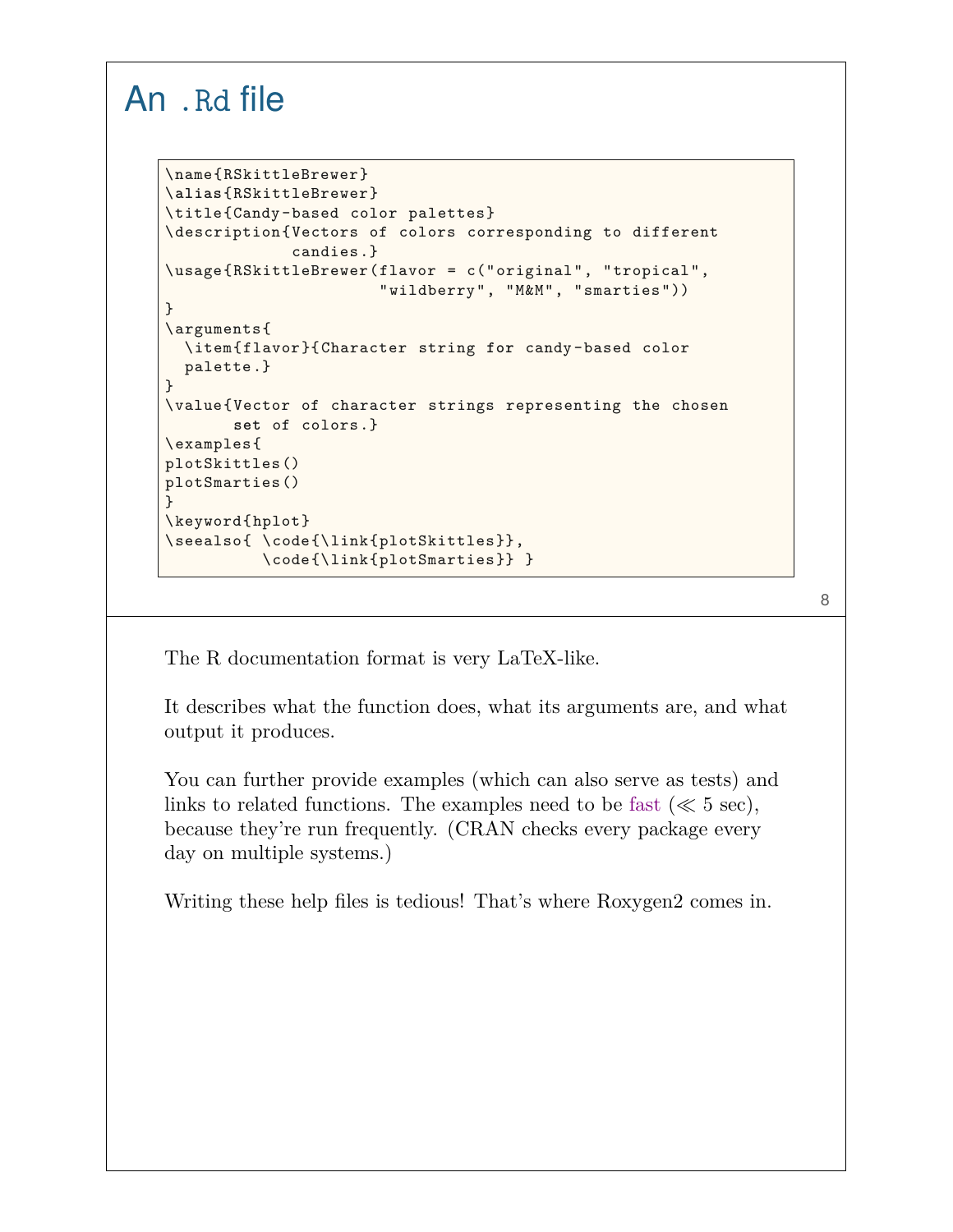### Building, installing, and checking

```
R CMD build RSkittleBrewer
R CMD INSTALL RSkittleBrewer_1.1.tar.gz
R CMD check RSkittleBrewer_1.1.tar.gz
R CMD check --as-cran RSkittleBrewer_1.1.tar.gz
R CMD INSTALL --library=~/Rlibs RSkittleBrewer_1.1.tar.gz
# (~/.Renviron file contains R_LIBS=~/Rlibs)
# On windows:
R CMD INSTALL --build RSkittleBrewer_1.1.tar.gz
```

```
# also consider (within R):
library(devtools)
build("/path/to/RSkittleBrewer")
build("/path/to/RSkittleBrewer", binary=TRUE)
```

```
9
```
To install your package, you first need to build it. R CMD build creates the .tar.gz source file that you'd distribute.

You then use R CMD INSTALL to install the package. You may want to use --library=/some/dir to install to a different directory, in which case you need to set R\_LIBS in your ~/.Renviron file.

R CMD check runs extensive checks of the package, including running all of the examples in the help files. Pay attention to any errors, warnings, or notes, and revise the package to avoid them. This is particularly true if you want to submit the package to CRAN.

Before submitting to CRAN, be sure to run R CMD check with the lesser-known --as-cran flag, which checks further things.

On Windows, use R CMD INSTALL --build to create a .zip file of the "compiled" package. You can also use the build() function from the devtools package.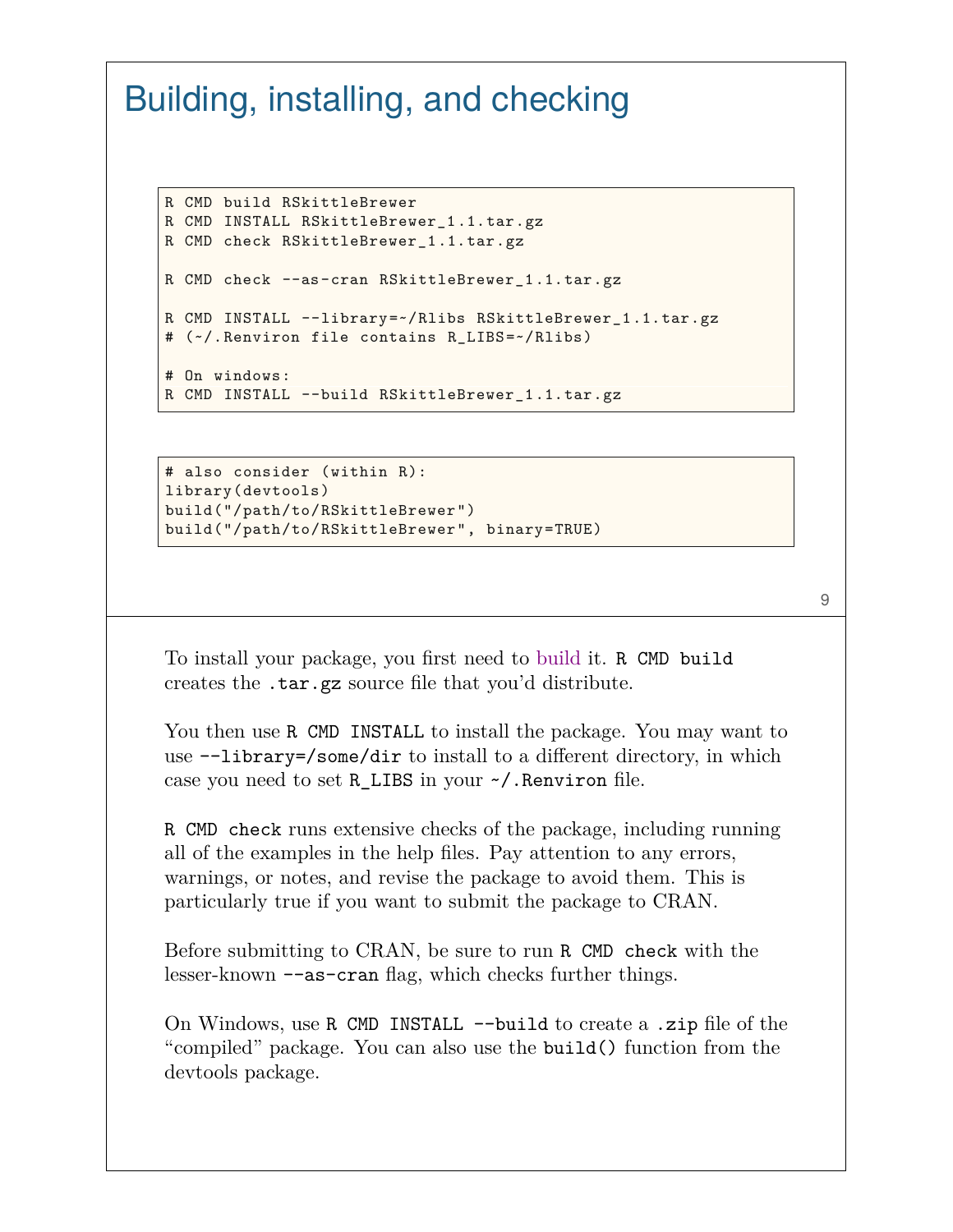## Roxygen2 comments

```
# RSkittleBrewer
#' Candy-based color palettes
#'
#' Vectors of colors corresponding to different candies.
#'
#' @param flavor Character string for candy-based color palette.
#'
#' @export
#' @return Vector of character strings representing the chosen...
#'
#' @examples
#' plotSkittles()
#' plotSmarties()
#'
#' @seealso \code{\link{plotSkittles}},
#' \code{\link{plotSmarties}}
#' @keywords hplot
RSkittleBrewer <-
...
```
10

The .Rd files are a pain to create and maintain. Plus, you'll end up writing documentation in two places: in the R code, and then in the separate .Rd files.

Roxygen2 is a system for writing structured comments in the R code that get converted to .Rd files. You just maintain the documentation in one place: in the R code. The Roxygen comments start with #'. The first line is the title; the second is the description.

The individual \item's within arguments become @param. The \value field becomes @return.

You still need to know a bit about the .Rd format; for example, the \code{\link{blah}}.

Roxygen2 will across create the NAMESPACE file. That's what @export is for.

You may also be interested in the Rd2roxygen package, for converting a package with hand-written .Rd files to the Roxygen2 system.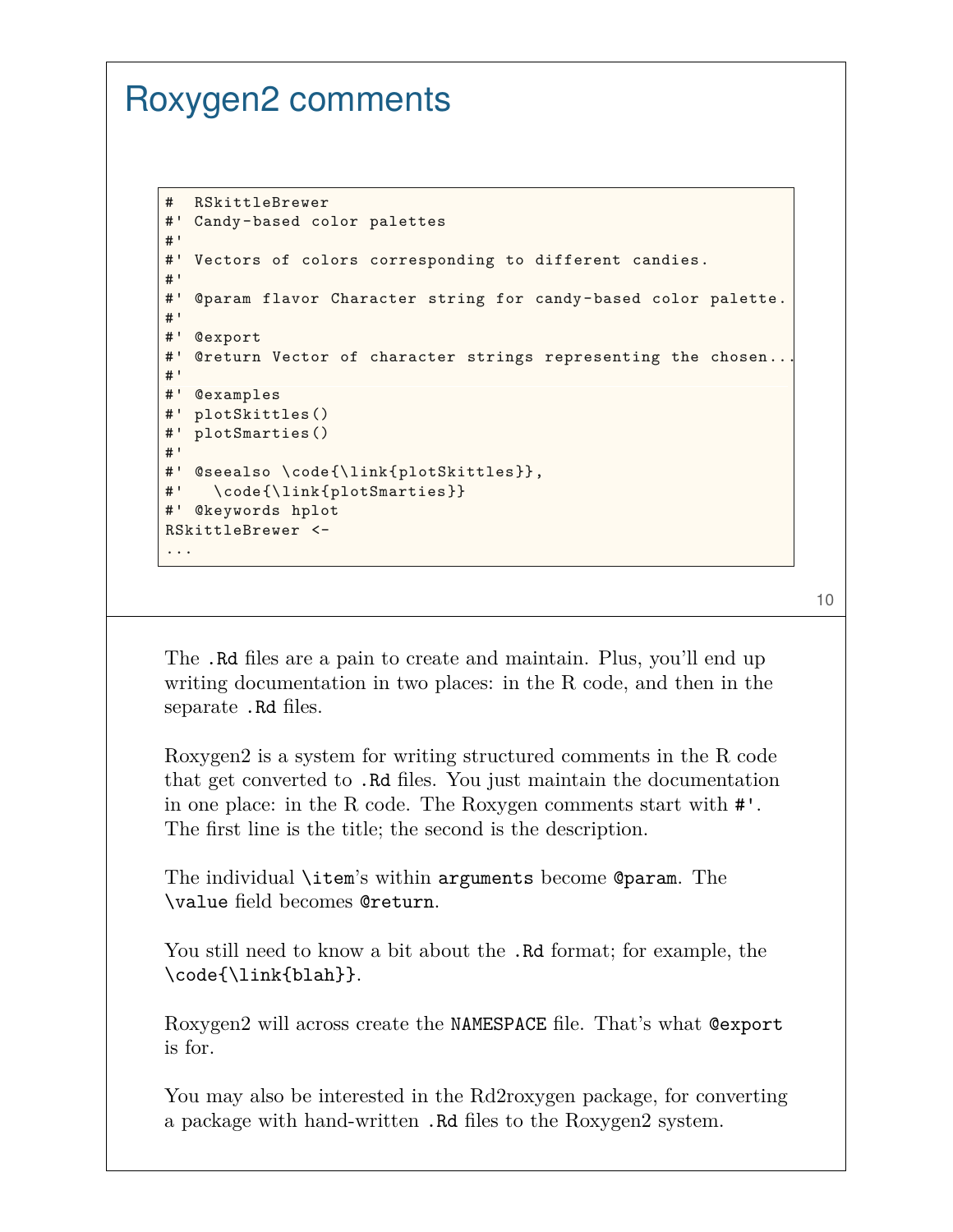|      | # build package documentation                                            |  |
|------|--------------------------------------------------------------------------|--|
| doc: | $R - e$ "devtools::document ()"                                          |  |
|      |                                                                          |  |
|      |                                                                          |  |
|      |                                                                          |  |
|      |                                                                          |  |
|      |                                                                          |  |
|      |                                                                          |  |
|      |                                                                          |  |
|      |                                                                          |  |
|      |                                                                          |  |
|      |                                                                          |  |
|      | Here's the Makefile I use to build the . Rd files: I use the document () |  |
|      | function within the devtools package.                                    |  |
|      |                                                                          |  |
|      |                                                                          |  |
|      |                                                                          |  |
|      |                                                                          |  |
|      |                                                                          |  |
|      |                                                                          |  |
|      |                                                                          |  |
|      |                                                                          |  |
|      |                                                                          |  |

 $\overline{\phantom{a}}$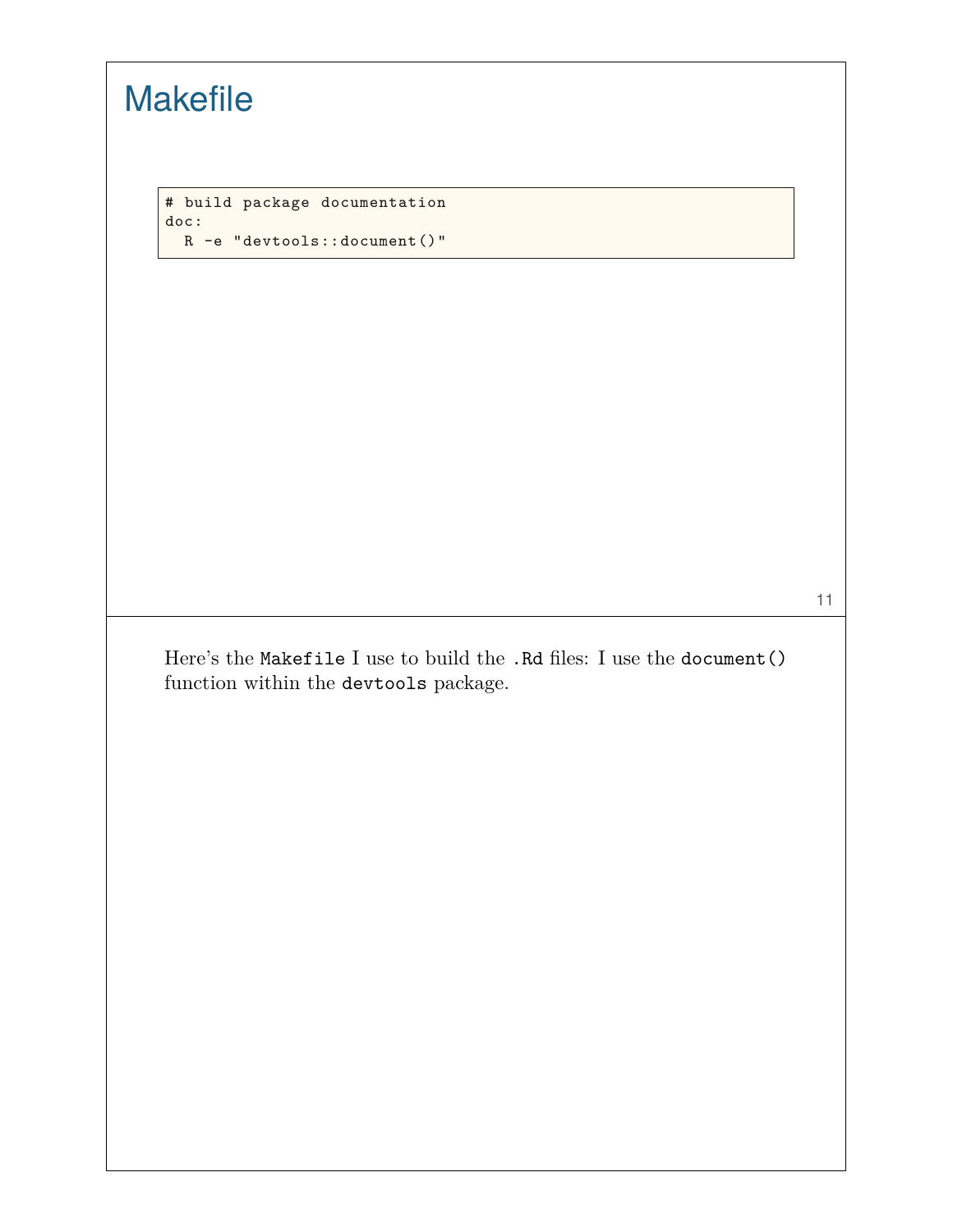| Makefile |                                                                                                                                                                                                                                                |  |  |
|----------|------------------------------------------------------------------------------------------------------------------------------------------------------------------------------------------------------------------------------------------------|--|--|
|          |                                                                                                                                                                                                                                                |  |  |
|          |                                                                                                                                                                                                                                                |  |  |
|          |                                                                                                                                                                                                                                                |  |  |
|          |                                                                                                                                                                                                                                                |  |  |
|          |                                                                                                                                                                                                                                                |  |  |
|          |                                                                                                                                                                                                                                                |  |  |
|          |                                                                                                                                                                                                                                                |  |  |
|          |                                                                                                                                                                                                                                                |  |  |
|          |                                                                                                                                                                                                                                                |  |  |
|          |                                                                                                                                                                                                                                                |  |  |
|          | You'll want to include a .Rbuildignore file in your package<br>directory, containing the single line "Makefile". This tells R about<br>files to not include in the .tar.gz file it builds. You'd get complaints<br>from R CMD check otherwise. |  |  |
|          |                                                                                                                                                                                                                                                |  |  |
|          |                                                                                                                                                                                                                                                |  |  |
|          |                                                                                                                                                                                                                                                |  |  |
|          |                                                                                                                                                                                                                                                |  |  |
|          |                                                                                                                                                                                                                                                |  |  |

 $\overline{\phantom{a}}$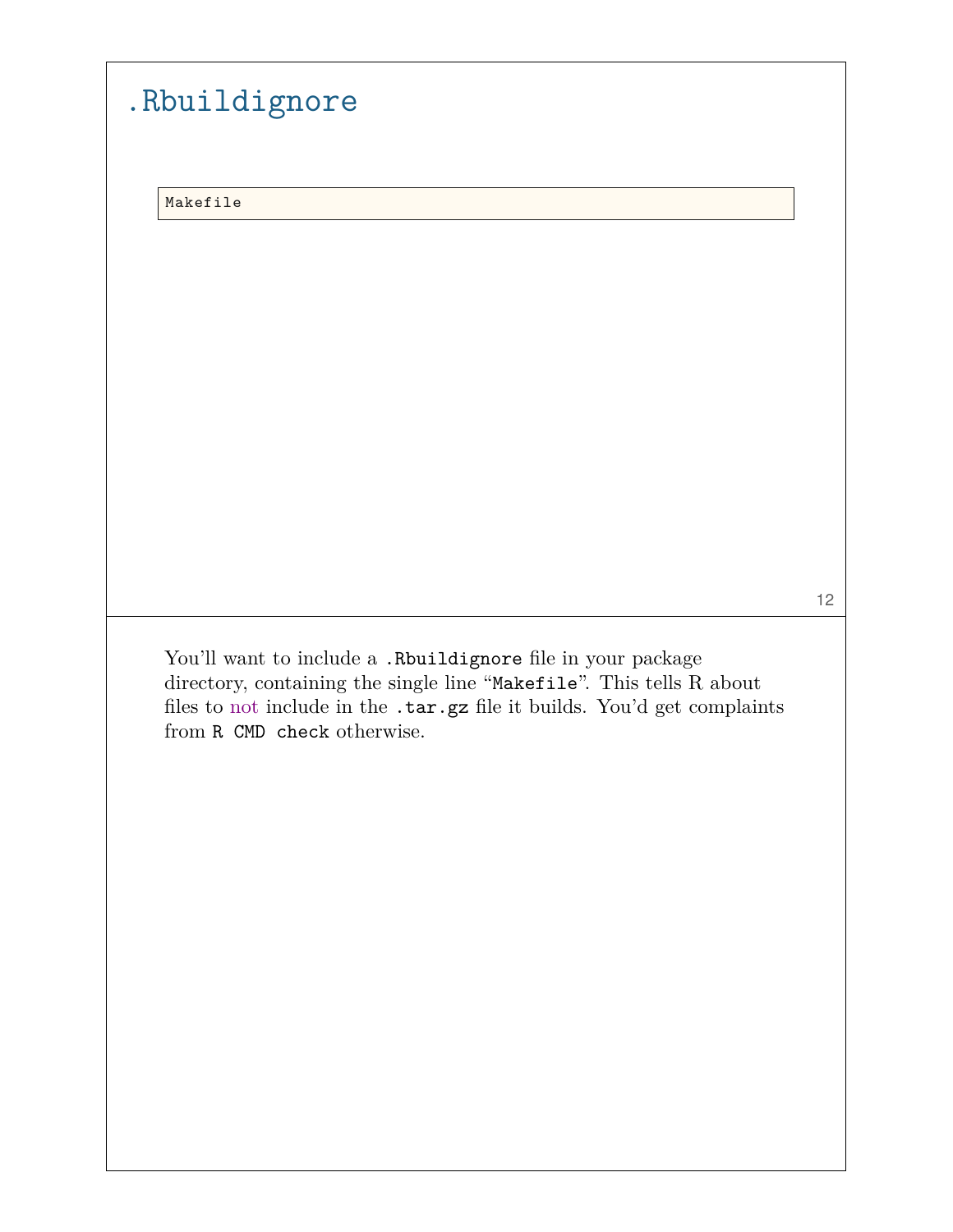#### Include a README or README.md file

```
fun with R Colors
=================
If you want high-quality , scientifically -researched color
schemes for your R plots, check out
[RColorBrewer](http://cran.r-project.org/web/packages/RColorBrewer).
If you want your plots to be colored the same way as packs of
Skittles (or M&Ms), then this package (RSkittleBrewer) is the
way to go.
### install
with `devtools `:
\cdotss
devtools::install_github('RSkittleBrewer ', 'alyssafrazee ')
\ddot{\phantom{0}}### use
There are only three functions in this package.
Call `RSkittleBrewer ` on a flavor to get a vector of R color
names that correspond to that Skittle flavor.
...
                                                                       13
```
Include a README or README.md file; R will ignore it, but it will show up on GitHub.

You can use ReadMe or ReadMe.md, but then you need to include it in the .Rbuildignore file or R will complain.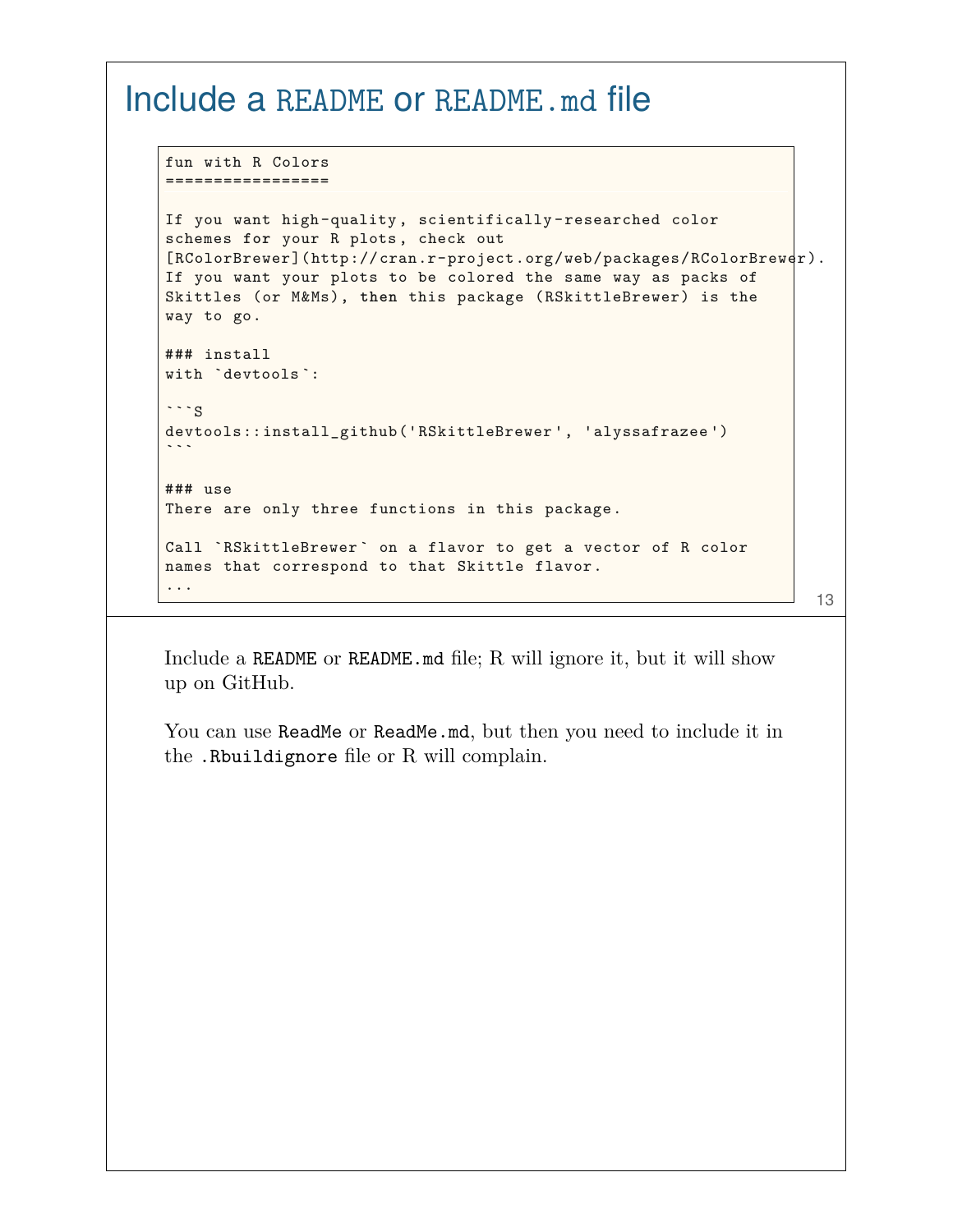That's it!

That's all you need to make a package.

There's more, but you should start with just that stuff.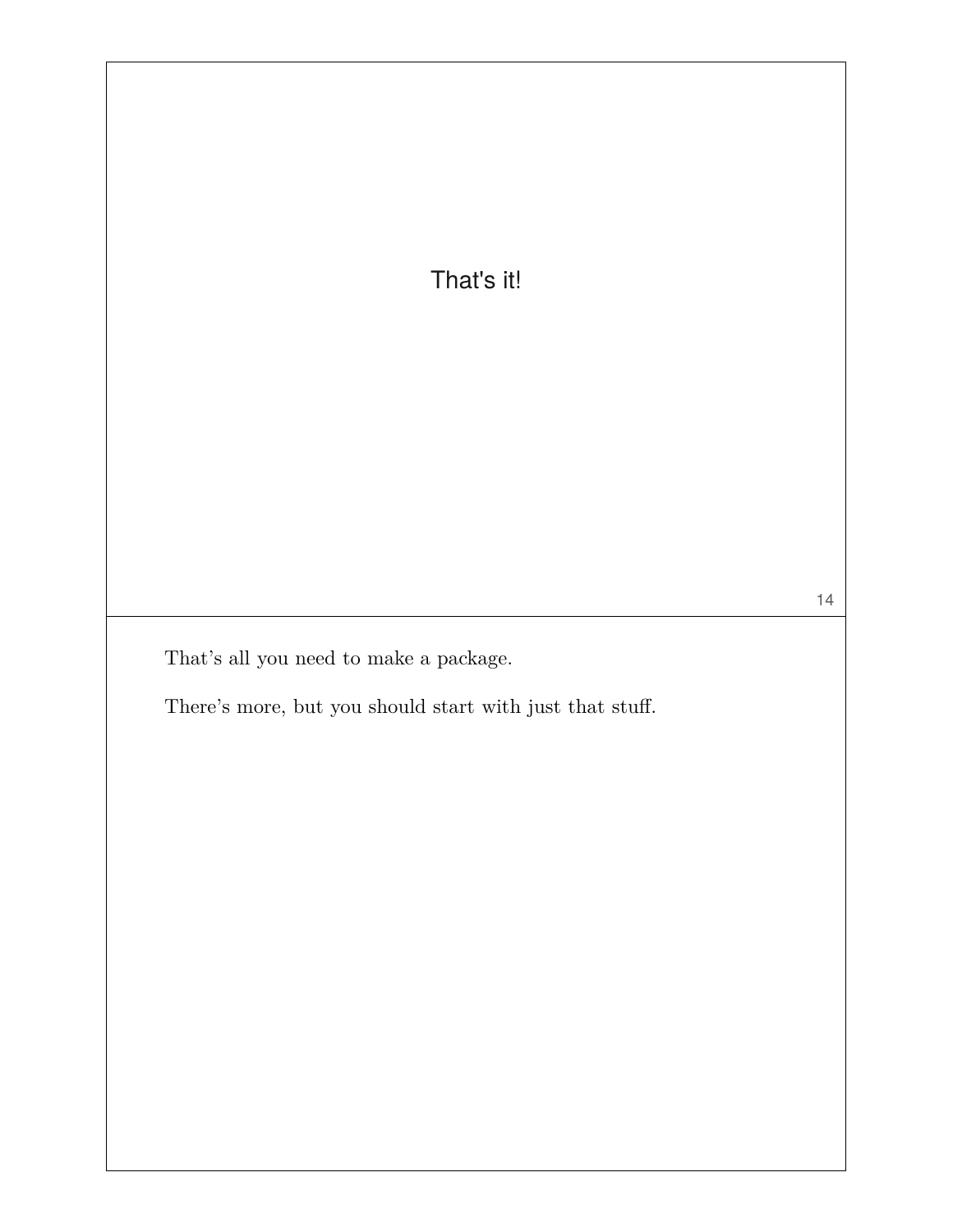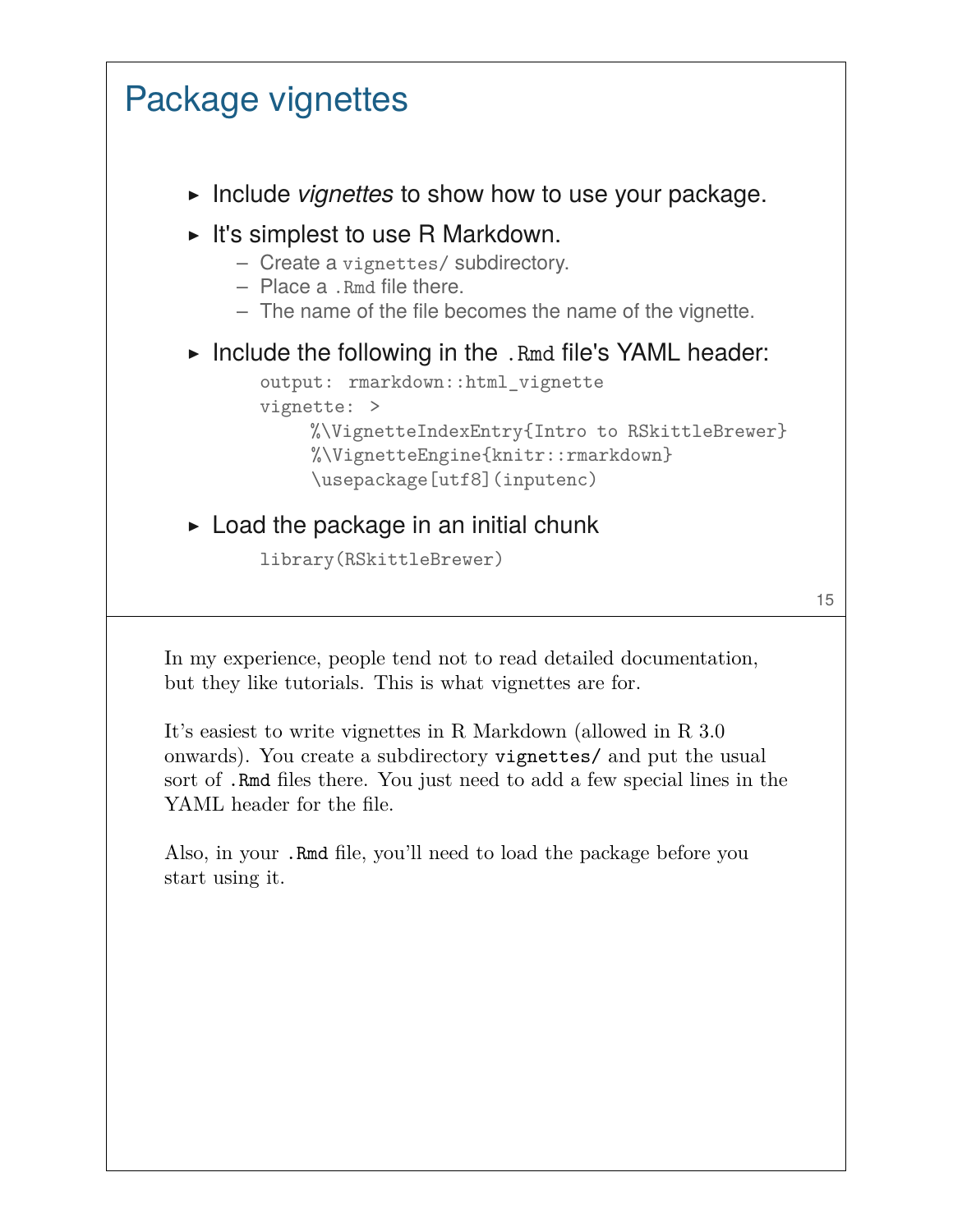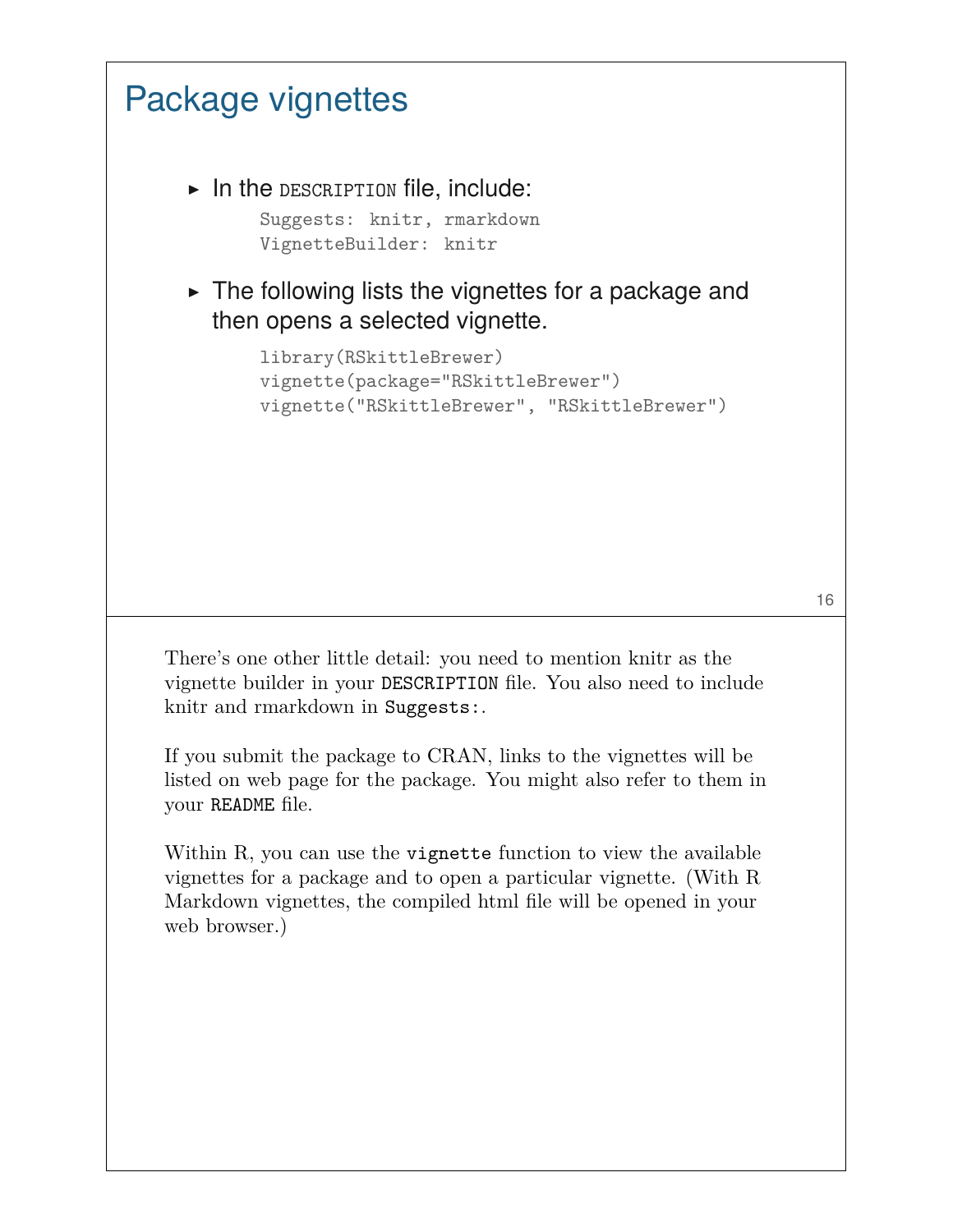# Optional stuff

- ▶ NEWS file describing changes in each version of the package.
- ▶ inst/CITATION file describing how to cite your package.
- ▶ inst/doc/ directory any sort of misc. documentation (e.g., pre-compiled computationally heavy vignettes)
- $\triangleright$  data/ directory containing data
- ▶ src/ directory containing C/C++/Fortran code
- $\blacktriangleright$  demo/ directory with demonstrations (like vignettes, but to be executed in real-time).
- ▶ tests/ and/or inst/tests/ containing tests.

17

We could go on and on about packages. Here are some of the key additional things to consider adding to your package.

The inst/ subdirectory is ignored by R but its contents get moved back to the root directory for the package when installed. If you want your README file to be named ReadMe, you'd put it here.

It's useful to include example data sets. Your package could contain only data! You should document them. See http://stackoverflow.com/questions/2310409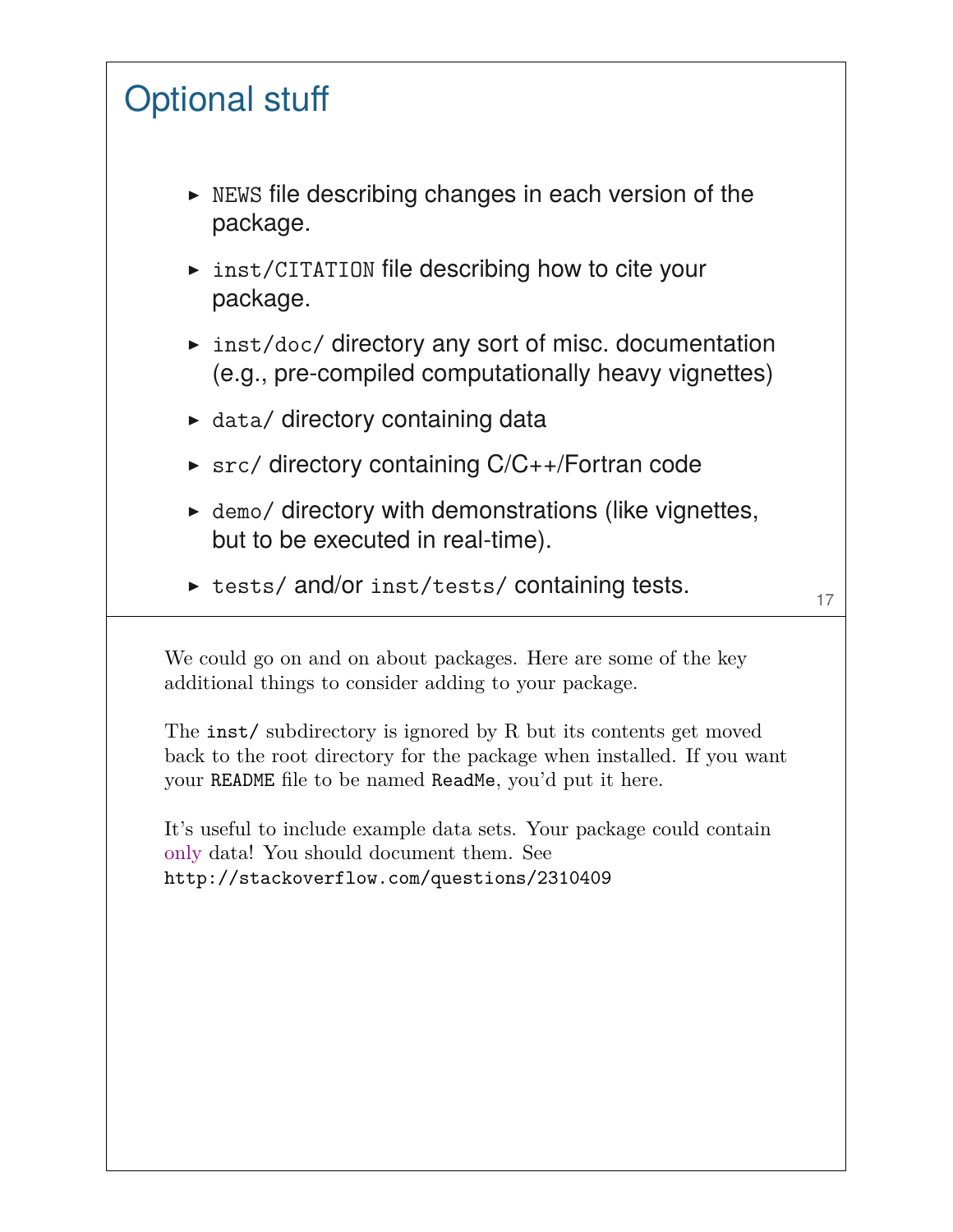## devtools

Get to know the devtools package.

- ▶ dev\_mode()
- $\blacktriangleright$  load all()
- ▶ install github(), install bitbucket, ...
- $\blacktriangleright$  document()
- $\blacktriangleright$  build()
- $\blacktriangleright$  check()
- $\blacktriangleright$  check doc()
- ▶ run examples()
- ▶ test() (next time)

18

I've tried to characterize package development as super simple, but all coding involves considerable testing, debugging, and exploration, and re-building and re-installing R packages can be tedious.

The devtools package reduces a lot of the hassle. Try it out!

dev\_mode() puts you in "development mode" so that package installs won't affect your regular R package directory. load\_all() does the equivalent of installing and reloading a package. (Otherwise, you might exit R, re-build the package, re-install, invoke R, and re-load the package.)

You can use install\_github() to install a package directly from GitHub.

On Mac OSX Mavericks (10.9), gnutar is gone, and devtools gives an error. The simplest solution is to make a symbolic link from tar to gnutar:

sudo ln -s /usr/bin/tar /usr/bin/gnutar